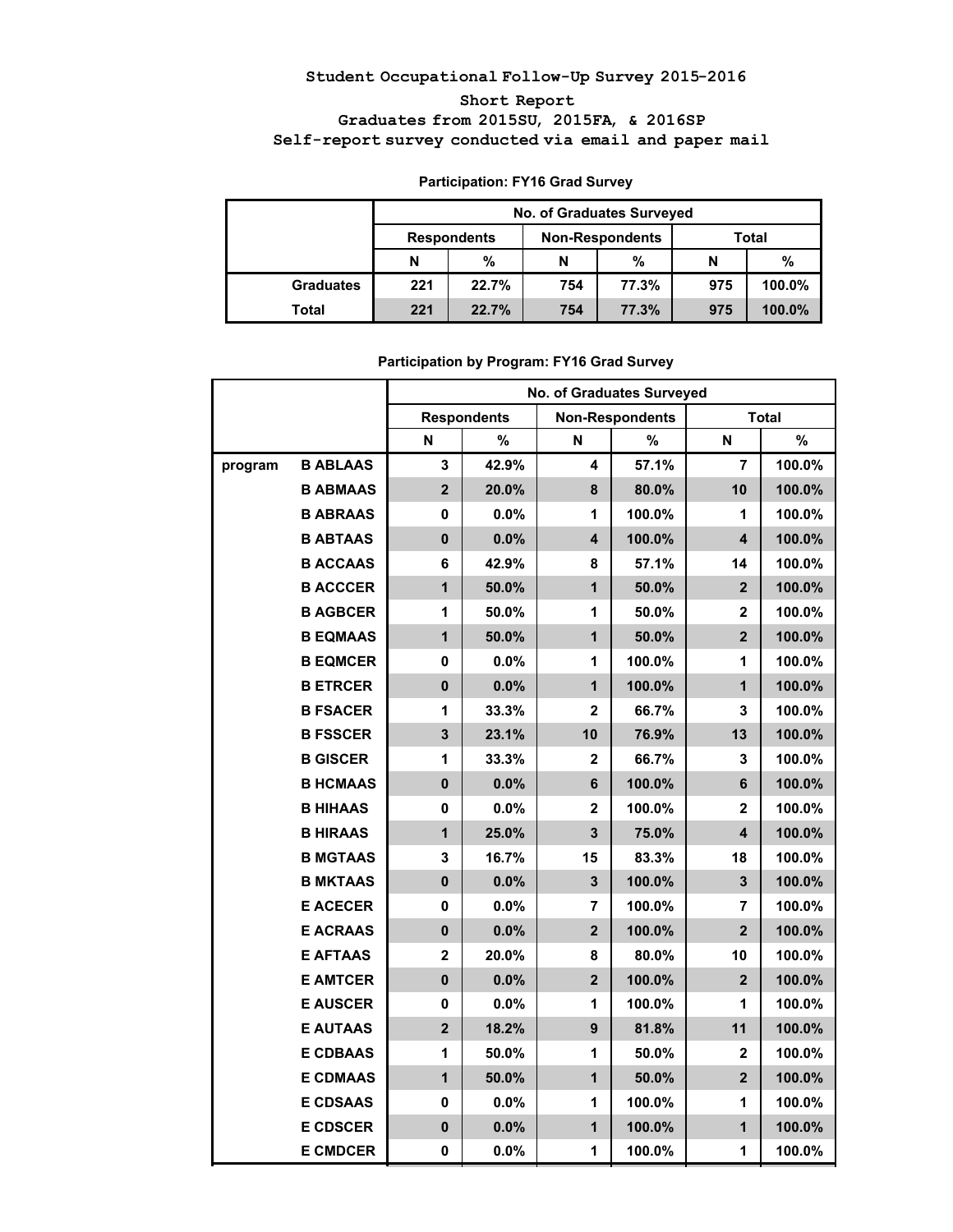|                 | No. of Graduates Surveyed |                    |                |                        |                |              |  |  |  |  |
|-----------------|---------------------------|--------------------|----------------|------------------------|----------------|--------------|--|--|--|--|
|                 |                           | <b>Respondents</b> |                | <b>Non-Respondents</b> |                | <b>Total</b> |  |  |  |  |
|                 | N                         | %                  | N              | $\%$                   | N              | %            |  |  |  |  |
| <b>E CNHAAS</b> | $\overline{\mathbf{4}}$   | 44.4%              | 5              | 55.6%                  | 9              | 100.0%       |  |  |  |  |
| <b>E CRRCER</b> | 1                         | 11.1%              | 8              | 88.9%                  | 9              | 100.0%       |  |  |  |  |
| <b>E CWCCER</b> | $\mathbf{1}$              | 4.8%               | 20             | 95.2%                  | 21             | 100.0%       |  |  |  |  |
| <b>E ECSAAS</b> | 1                         | 16.7%              | 5              | 83.3%                  | 6              | 100.0%       |  |  |  |  |
| <b>E ECSCER</b> | $\mathbf 0$               | 0.0%               | $\mathbf{1}$   | 100.0%                 | $\overline{1}$ | 100.0%       |  |  |  |  |
| <b>E HACAAS</b> | 3                         | 50.0%              | 3              | 50.0%                  | 6              | 100.0%       |  |  |  |  |
| <b>E IMCCER</b> | $\mathbf 0$               | 0.0%               | $\mathbf{1}$   | 100.0%                 | $\overline{1}$ | 100.0%       |  |  |  |  |
| <b>E IWTCER</b> | $\mathbf 0$               | 0.0%               | 6              | 100.0%                 | 6              | 100.0%       |  |  |  |  |
| <b>E MFGAAS</b> | $\overline{7}$            | 77.8%              | $\overline{2}$ | 22.2%                  | 9              | 100.0%       |  |  |  |  |
| <b>E PETAAS</b> | $\mathbf 2$               | 20.0%              | 8              | 80.0%                  | 10             | 100.0%       |  |  |  |  |
| <b>F ENTAAS</b> | $\mathbf 0$               | 0.0%               | $\mathbf{1}$   | 100.0%                 | $\mathbf{1}$   | 100.0%       |  |  |  |  |
| <b>F GDSAAS</b> | 1                         | 33.3%              | $\mathbf 2$    | 66.7%                  | $\mathbf 3$    | 100.0%       |  |  |  |  |
| <b>F MCBAAS</b> | $\mathbf 0$               | 0.0%               | $\mathbf{1}$   | 100.0%                 | $\overline{1}$ | 100.0%       |  |  |  |  |
| <b>F MPHAAS</b> | 1                         | 33.3%              | $\overline{2}$ | 66.7%                  | 3              | 100.0%       |  |  |  |  |
| <b>G AKGCER</b> | $\overline{\mathbf{4}}$   | 21.1%              | 15             | 78.9%                  | 19             | 100.0%       |  |  |  |  |
| <b>G CMACER</b> | 14                        | 35.0%              | 26             | 65.0%                  | 40             | 100.0%       |  |  |  |  |
| <b>G DHGAAS</b> | 9                         | 36.0%              | 16             | 64.0%                  | 25             | 100.0%       |  |  |  |  |
| <b>G DTPCER</b> | 0                         | 0.0%               | 1              | 100.0%                 | 1              | 100.0%       |  |  |  |  |
| <b>G EMACER</b> | 13                        | 26.0%              | 37             | 74.0%                  | 50             | 100.0%       |  |  |  |  |
| <b>G EMTAAS</b> | 0                         | 0.0%               | $\overline{2}$ | 100.0%                 | $\mathbf{2}$   | 100.0%       |  |  |  |  |
| <b>G MASCER</b> | $\mathbf 0$               | 0.0%               | 8              | 100.0%                 | 8              | 100.0%       |  |  |  |  |
| <b>G MSGAAS</b> | 1                         | 20.0%              | 4              | 80.0%                  | 5<br>12        | 100.0%       |  |  |  |  |
| <b>G MSGCER</b> | $\overline{\mathbf{4}}$   | 33.3%              | 8              | 66.7%                  |                | 100.0%       |  |  |  |  |
| <b>G NASCER</b> | 40                        | 22.0%              | 142            | 78.0%                  | 182            | 100.0%       |  |  |  |  |
| <b>G NURAAS</b> | 20                        | 27.8%              | 52             | 72.2%                  | 72             | 100.0%       |  |  |  |  |
| <b>G NURCER</b> | 4                         | 14.3%              | 24             | 85.7%                  | 28             | 100.0%       |  |  |  |  |
| <b>G OTAAAS</b> | 6                         | 30.0%              | 14             | 70.0%                  | 20             | 100.0%       |  |  |  |  |
| <b>G RTTAAS</b> | 5                         | 45.5%              | 6              | 54.5%                  | 11             | 100.0%       |  |  |  |  |
| <b>G SURAAS</b> | 5                         | 35.7%              | 9              | 64.3%                  | 14             | 100.0%       |  |  |  |  |
| <b>G VTTAAS</b> | 10                        | 41.7%              | 14             | 58.3%                  | 24             | 100.0%       |  |  |  |  |
| <b>G XRAAAS</b> | 4                         | 28.6%              | 10             | 71.4%                  | 14             | 100.0%       |  |  |  |  |
| <b>N FTRCER</b> | 1                         | 12.5%              | 7              | 87.5%                  | 8              | 100.0%       |  |  |  |  |
| <b>S CDACER</b> | 1                         | 100.0%             | $\bf{0}$       | 0.0%                   | 1              | 100.0%       |  |  |  |  |
| <b>S CHDAAS</b> | 1                         | 12.5%              | 7              | 87.5%                  | 8              | 100.0%       |  |  |  |  |
| <b>S CJSAAS</b> | $\mathbf{2}$              | 14.3%              | 12             | 85.7%                  | 14             | 100.0%       |  |  |  |  |
| <b>T BKPCER</b> | 1                         | 50.0%              | 1              | 50.0%                  | 2              | 100.0%       |  |  |  |  |
| <b>T CISCER</b> | 0                         | $0.0\%$            | 9              | 100.0%                 | 9              | 100.0%       |  |  |  |  |
| <b>T CNAAAS</b> | 3                         | 27.3%              | 8              | 72.7%                  | 11             | 100.0%       |  |  |  |  |
| <b>T CPLAAS</b> | 3                         | 50.0%              | 3              | 50.0%                  | 6              | 100.0%       |  |  |  |  |
| <b>T DGMAAS</b> | 0                         | $0.0\%$            | 8              | 100.0%                 | 8              | 100.0%       |  |  |  |  |
| <b>T GPRCER</b> | $\mathbf 2$               | 33.3%              | 4              | 66.7%                  | 6              | 100.0%       |  |  |  |  |
| <b>TIPRCER</b>  | 2                         | 22.2%              | 7              | 77.8%                  | 9              | 100.0%       |  |  |  |  |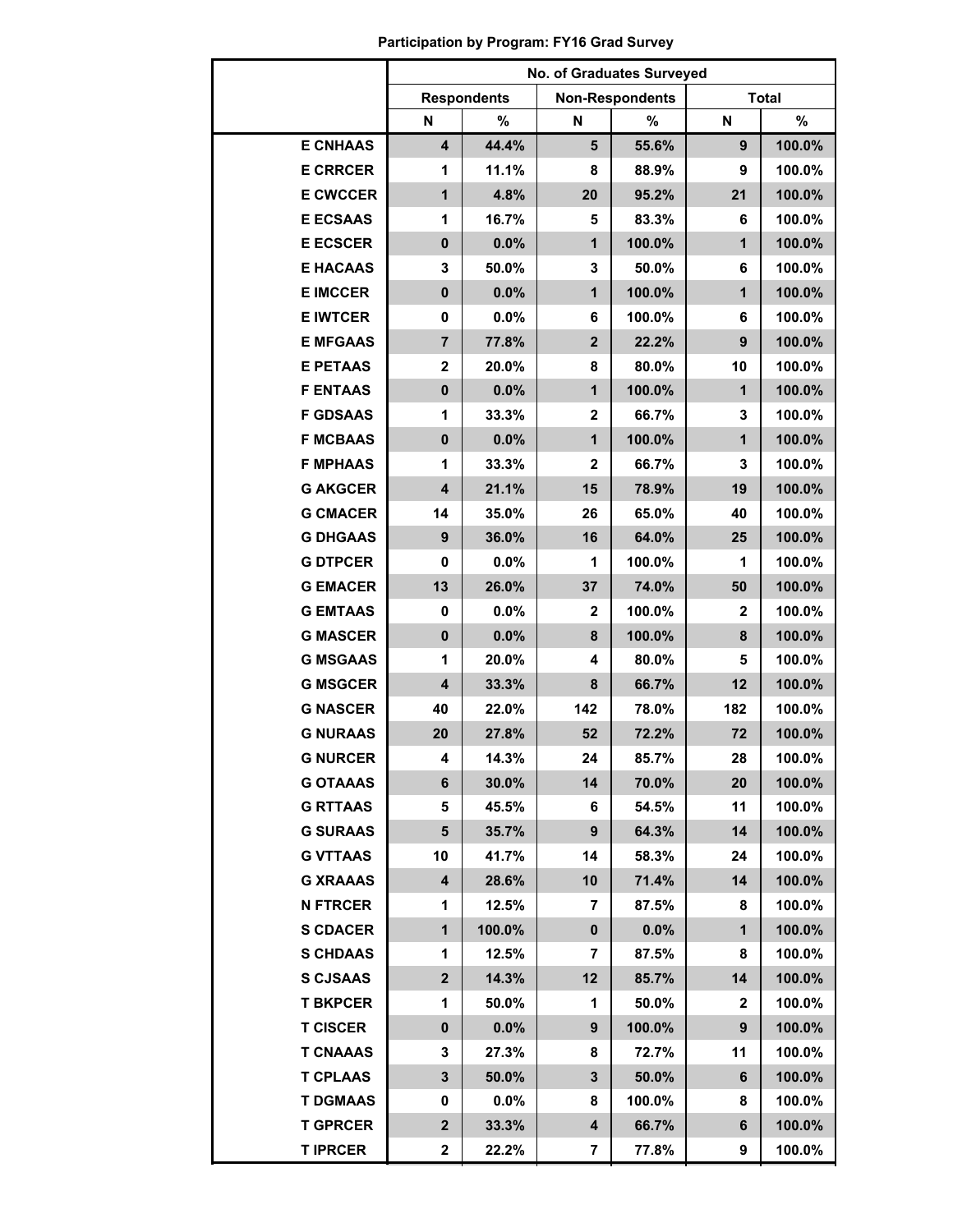|                 |              |                    | No. of Graduates Surveyed |                        |                |        |  |
|-----------------|--------------|--------------------|---------------------------|------------------------|----------------|--------|--|
|                 |              | <b>Respondents</b> |                           | <b>Non-Respondents</b> | <b>Total</b>   |        |  |
|                 | N            | %                  | N                         | %                      | N              | %      |  |
| <b>TLINCER</b>  | 1            | 25.0%              | 3                         | 75.0%                  | 4              | 100.0% |  |
| <b>T MOBCER</b> | 1            | 20.0%              | 4                         | 80.0%                  | 5              | 100.0% |  |
| <b>T MSACER</b> | 1            | 12.5%              | $\overline{7}$            | 87.5%                  | 8              | 100.0% |  |
| <b>T MSOCER</b> | $\mathbf{2}$ | 66.7%              | 1                         | 33.3%                  | 3              | 100.0% |  |
| <b>T OCAAAS</b> | 3            | 20.0%              | 12                        | 80.0%                  | 15             | 100.0% |  |
| <b>TOCPCER</b>  | $\bf{0}$     | $0.0\%$            | 1                         | 100.0%                 | 1              | 100.0% |  |
| <b>T PCFCER</b> | $\bf{0}$     | $0.0\%$            | $\overline{7}$            | 100.0%                 | $\overline{7}$ | 100.0% |  |
| <b>T SDVCER</b> | $\Omega$     | $0.0\%$            | $\mathbf{2}$              | 100.0%                 | $\mathbf{2}$   | 100.0% |  |
| <b>T VGWCER</b> | 1            | 16.7%              | 5                         | 83.3%                  | 6              | 100.0% |  |
| <b>T WAPCER</b> | 1            | 50.0%              | 1                         | 50.0%                  | $\mathbf{2}$   | 100.0% |  |
| <b>T WSMCER</b> | $\bf{0}$     | 0.0%               | 1                         | 100.0%                 | 1              | 100.0% |  |
| <b>X CDLCER</b> | 6            | 6.7%               | 84                        | 93.3%                  | 90             | 100.0% |  |
| <b>Total</b>    | 221          | 22.7%              | 754                       | 77.3%                  | 975            | 100.0% |  |

**Participation by Program: FY16 Grad Survey**

### **Employment Status by Degree Type All Respondents: FY16 Grad Survey**

|                           | Degree Type                           |              |            |     |            |              |         |  |
|---------------------------|---------------------------------------|--------------|------------|-----|------------|--------------|---------|--|
|                           |                                       |              | <b>AAS</b> |     | <b>CER</b> | <b>Total</b> |         |  |
|                           |                                       | N            | %          | N   | %          | N            | %       |  |
| 3. What is Your present   | <b>Employed full-time</b>             | 99           | 87.6%      | 52  | 48.1%      | 151          | 68.3%   |  |
| <b>Employment Status?</b> | <b>Employed part-time</b>             | 9            | 8.0%       | 42  | 38.9%      | 51           | 23.1%   |  |
|                           | <b>Full-time military</b>             | 0            | $0.0\%$    | 0   | $0.0\%$    | 0            | $0.0\%$ |  |
|                           | Unemployed, seeking<br>employment     | 3            | 2.7%       | 11  | 10.2%      | 14           | 6.3%    |  |
|                           | Unemployed, not<br>seeking employment | $\mathbf{2}$ | 1.8%       | 3   | 2.8%       | 5            | 2.3%    |  |
|                           | <b>Total</b>                          | 113          | 100.0%     | 108 | 100.0%     | 221          | 100.0%  |  |

## **Reason Unemployed by Degree Type Unemployed, Seeking Employment: FY16 Grad Survey**

|                                                        |                                | Degree Type |            |          |            |              |         |  |  |  |
|--------------------------------------------------------|--------------------------------|-------------|------------|----------|------------|--------------|---------|--|--|--|
|                                                        |                                |             | <b>AAS</b> |          | <b>CER</b> | <b>Total</b> |         |  |  |  |
|                                                        |                                | N           | %          | N        | $\%$       | N            | %       |  |  |  |
| 3a.Unemployed: Reason<br><b>Not Seeking Employment</b> | <b>Full-time Student</b>       | 0           | $0.0\%$    | 0        | $0.0\%$    | 0            | $0.0\%$ |  |  |  |
|                                                        | <b>Full-time Homemaker</b>     | $\bf{0}$    | $0.0\%$    | $\bf{0}$ | $0.0\%$    | 0            | 0.0%    |  |  |  |
|                                                        | <b>Health Disability</b>       | 0           | $0.0\%$    | 0        | $0.0\%$    | 0            | $0.0\%$ |  |  |  |
|                                                        | <b>Family Responsibilities</b> | $\bf{0}$    | $0.0\%$    | $\bf{0}$ | $0.0\%$    | $\bf{0}$     | 0.0%    |  |  |  |
|                                                        | No response                    | 3           | 100.0%     | 11       | 100.0%     | 14           | 100.0%  |  |  |  |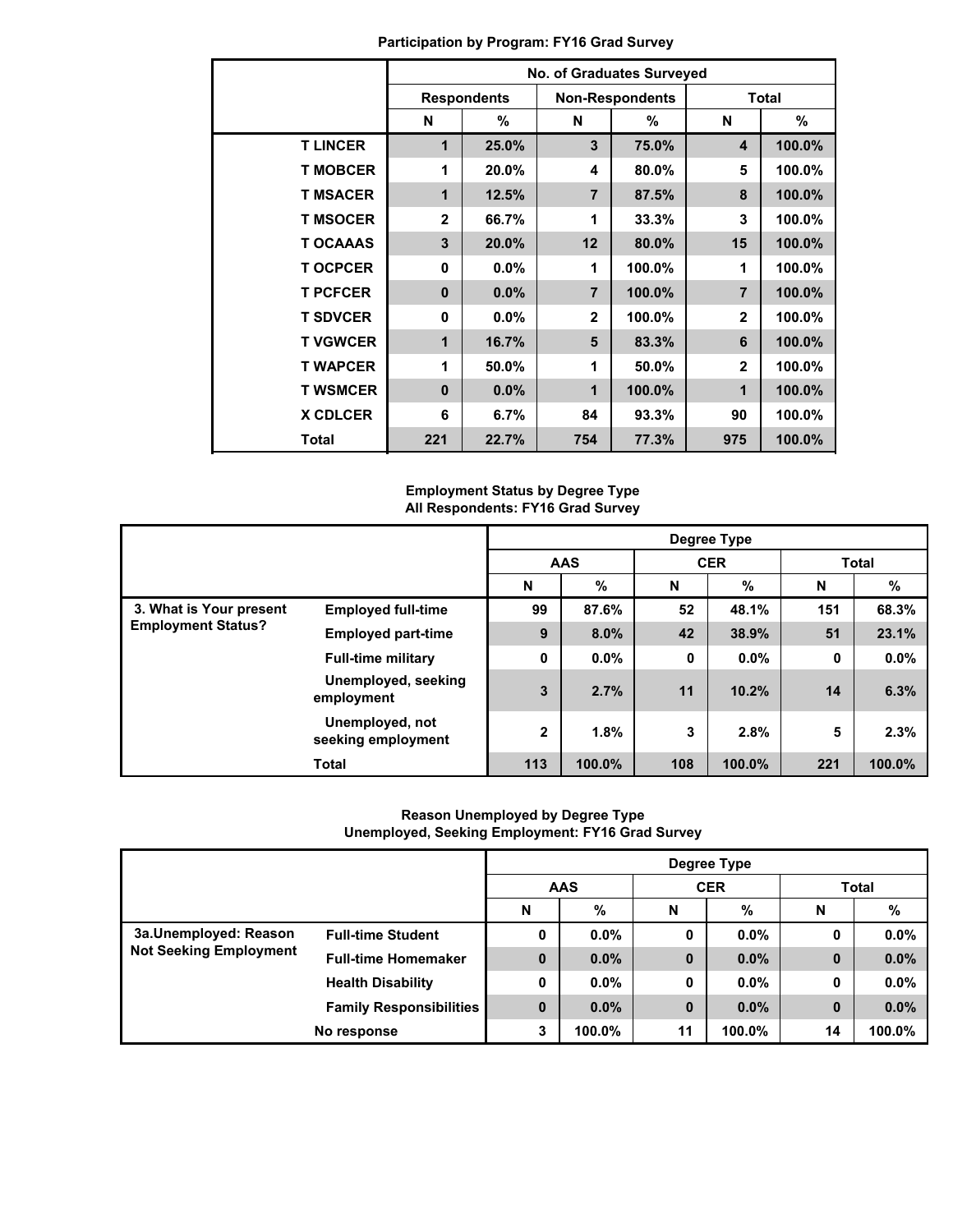|                                                                                    |                | Degree Type |               |    |            |       |        |  |  |  |
|------------------------------------------------------------------------------------|----------------|-------------|---------------|----|------------|-------|--------|--|--|--|
|                                                                                    |                |             | <b>AAS</b>    |    | <b>CER</b> | Total |        |  |  |  |
|                                                                                    |                | N           | $\frac{0}{0}$ | N  | %          | N     | %      |  |  |  |
| 4. Is Your Present Job<br><b>Related to Your Former</b><br><b>College Program?</b> | <b>Related</b> | 90          | 91.8%         | 43 | 82.7%      | 133   | 88.7%  |  |  |  |
|                                                                                    | Not related    | 8           | 8.2%          | 9  | 17.3%      | 17    | 11.3%  |  |  |  |
|                                                                                    | Total          | 98          | 100.0%        | 52 | 100.0%     | 150   | 100.0% |  |  |  |

## **Job Related to Program (Career Related) by Degree Type Employed Full-Time: FY16 Grad Survey**

**Reason Job is Unrelated to Program Employed Full-Time, NOT Related to Program : FY16 Grad Survey**

|                          |                                                                                                                                                                                     |          |               |                | Degree Type |                         |        |  |
|--------------------------|-------------------------------------------------------------------------------------------------------------------------------------------------------------------------------------|----------|---------------|----------------|-------------|-------------------------|--------|--|
|                          |                                                                                                                                                                                     |          | <b>AAS</b>    |                | <b>CER</b>  | <b>Total</b>            |        |  |
|                          | <b>Other</b><br>Preferred to work in<br>another field<br>Could not find a job in<br>field of preparation<br>Temporary job while in<br>transition<br>Took job for preferred<br>hours | N        | $\frac{9}{6}$ | N              | $\%$        | N                       | %      |  |
| 4a. If Not Related, Why? |                                                                                                                                                                                     | 0        | $0.0\%$       | 3              | 33.3%       | 3                       | 17.6%  |  |
|                          |                                                                                                                                                                                     | 1        | 12.5%         | $\overline{2}$ | 22.2%       | $\overline{\mathbf{3}}$ | 17.6%  |  |
|                          |                                                                                                                                                                                     | 5        | 62.5%         | 0              | $0.0\%$     | 5                       | 29.4%  |  |
|                          |                                                                                                                                                                                     | 1        | 12.5%         | 1              | 11.1%       | $\overline{2}$          | 11.8%  |  |
|                          |                                                                                                                                                                                     | 1        | 12.5%         | 1              | 11.1%       | $\mathbf{2}$            | 11.8%  |  |
|                          | Did not complete<br>program or pass licensing<br>test                                                                                                                               | $\bf{0}$ | 0.0%          | 1              | 11.1%       | 1                       | 5.9%   |  |
|                          | No response                                                                                                                                                                         | 0        | $0.0\%$       | 1              | 11.1%       | 1                       | 5.9%   |  |
|                          | <b>Total</b>                                                                                                                                                                        | 8        | 100.0%        | 9              | 100.0%      | 17                      | 100.0% |  |

**Job Satisfaction Employed Full-Time, Related to Program: FY16 Grad Survey**

|                     |                              | <b>Employed Full-Time, Related to</b><br>Program |        |  |  |  |
|---------------------|------------------------------|--------------------------------------------------|--------|--|--|--|
|                     |                              | N                                                | %      |  |  |  |
| 7. Current Job      | <b>Very Satisfied</b>        | 71                                               | 55.0%  |  |  |  |
| <b>Satisfaction</b> | <b>Somewhat Satisfied</b>    | 49                                               | 38.0%  |  |  |  |
|                     | <b>Somewhat Dissatisfied</b> | 4                                                | 3.1%   |  |  |  |
|                     | <b>Very Dissatisfied</b>     | 5                                                | 3.9%   |  |  |  |
|                     | <b>Total</b>                 | 129                                              | 100.0% |  |  |  |

| Salary                                                   |
|----------------------------------------------------------|
| Employed Full-Time, Related to Program: FY16 Grad Survey |

|                      |     | Degree Type |         |         |            |    |        |         |         |         |     |        |         |         |         |
|----------------------|-----|-------------|---------|---------|------------|----|--------|---------|---------|---------|-----|--------|---------|---------|---------|
|                      | AAS |             |         |         | <b>CER</b> |    |        |         | Total   |         |     |        |         |         |         |
|                      | N   | Min         | Max     | Mean    | Median     | N  | Min    | Max     | Mean    | Median  |     | Min    | Max     | Mean    | Median  |
| <b>Hourly Salary</b> | 90  | \$11.00     | \$60.00 | \$20.51 | \$18.50    | 43 | \$8.51 | \$70.00 | \$17.66 | \$14.10 | 133 | \$8.51 | \$70.00 | \$19.63 | \$17.38 |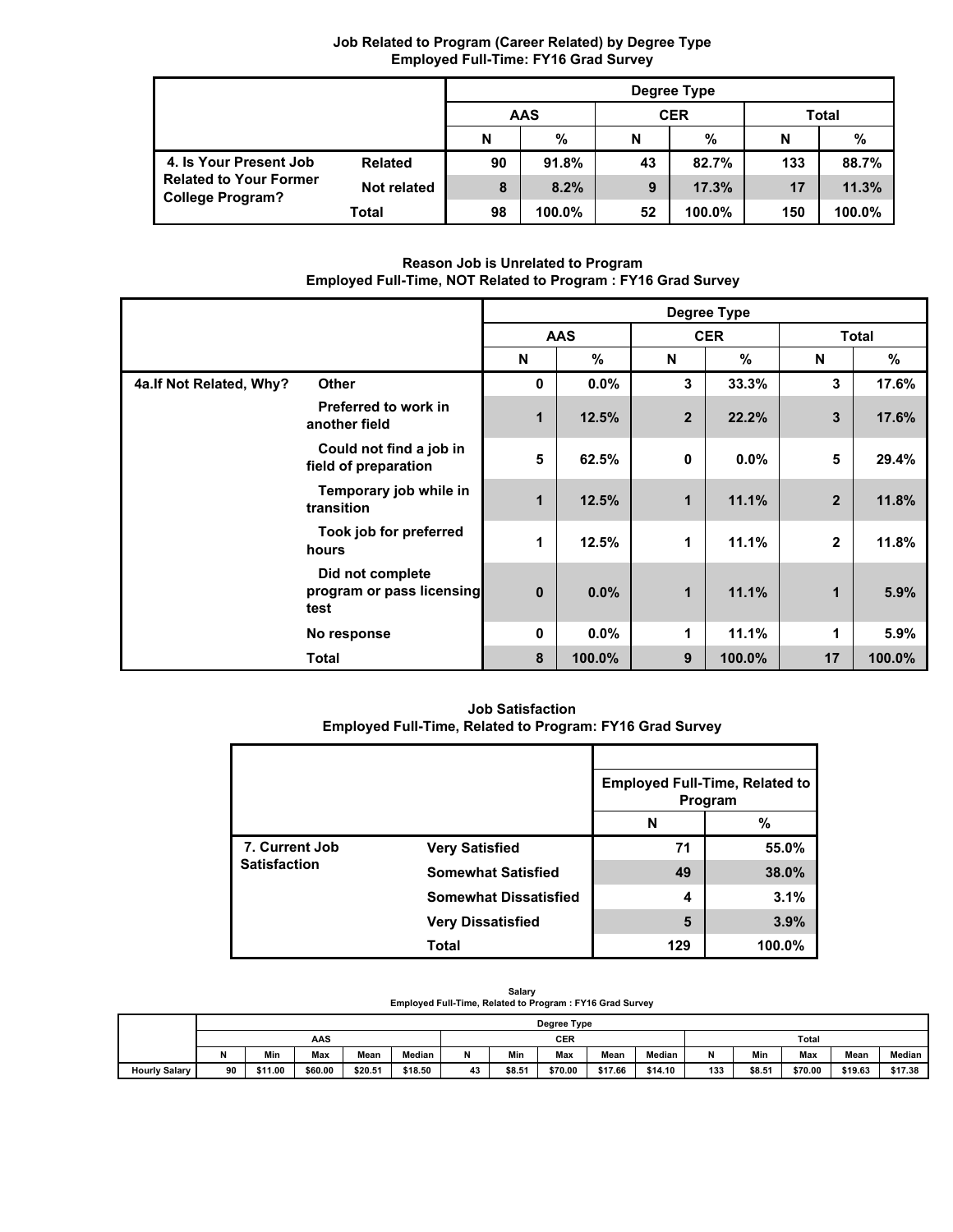**Employer Employed Full-Time, Related to Program : FY16 Grad Survey**

|                 |                                                     | <b>Employed Full-Time, Related to</b><br>Program |       |
|-----------------|-----------------------------------------------------|--------------------------------------------------|-------|
|                 |                                                     | N                                                | %     |
| <b>Employer</b> | Carle                                               | 29                                               | 21.8% |
|                 | <b>Unknown</b>                                      | 11                                               | 8.3%  |
|                 | <b>Presence Covenant</b><br><b>Medical Center</b>   | 6                                                | 4.5%  |
|                 | <b>University of Illinois</b>                       | 5                                                | 3.8%  |
|                 | Self-Employed                                       | 3                                                | 2.3%  |
|                 | <b>OSF</b>                                          | 3                                                | 2.3%  |
|                 | <b>Christie Clinic</b>                              | 3                                                | 2.3%  |
|                 | <b>Illinois Grain and Seed</b><br><b>Equipment</b>  | $\mathbf{2}$                                     | 1.5%  |
|                 | <b>Decatur Memorial Hospital</b>                    | 2                                                | 1.5%  |
|                 | <b>Clark Lindsey Nursing</b><br>Home                | $\mathbf{2}$                                     | 1.5%  |
|                 | <b>Worden Martin Buick GMC</b>                      | 1                                                | 0.8%  |
|                 | West loop smile studio                              | $\mathbf 1$                                      | 0.8%  |
|                 | <b>West Central Veterinary</b><br><b>Services</b>   | 1                                                | 0.8%  |
|                 | <b>Unit 4 Schools</b>                               | $\mathbf{1}$                                     | 0.8%  |
|                 | <b>Transitions Hospice</b>                          | 1                                                | 0.8%  |
|                 | <b>TherHappy Therapy</b><br>Services, Inc           | 1                                                | 0.8%  |
|                 | <b>The Vineyard Church</b>                          | 1                                                | 0.8%  |
|                 | <b>Sullivan Parkhill</b>                            | 1                                                | 0.8%  |
|                 | <b>Silgan Closures</b>                              | 1                                                | 0.8%  |
|                 | <b>Riggs Community Health</b><br>Clinic             | 1                                                | 0.8%  |
|                 | <b>Riddle Repair</b>                                | 1                                                | 0.8%  |
|                 | <b>RehabCare</b>                                    | 1                                                | 0.8%  |
|                 | <b>Providence Regional</b><br><b>Medical Center</b> | 1                                                | 0.8%  |
|                 | <b>Project Te</b>                                   | $\mathbf 1$                                      | 0.8%  |
|                 | Pro ambulance service                               | 1                                                | 0.8%  |
|                 | <b>Pekin Veterinary Clinic</b>                      | 1                                                | 0.8%  |
|                 | <b>Paul's Machine and</b><br>Welding                | 1                                                | 0.8%  |
|                 | <b>Parkland College</b>                             | 1                                                | 0.8%  |
|                 | <b>Monticello Police</b><br><b>Department</b>       | 1                                                | 0.8%  |
|                 | <b>Monical's Pizza</b>                              | 1                                                | 0.8%  |
|                 | <b>McKinley Inc</b>                                 | 1                                                | 0.8%  |
|                 | <b>Maple Park Dental Care</b>                       | 1                                                | 0.8%  |
|                 | <b>Main Street Animal Clinic</b>                    | 1                                                | 0.8%  |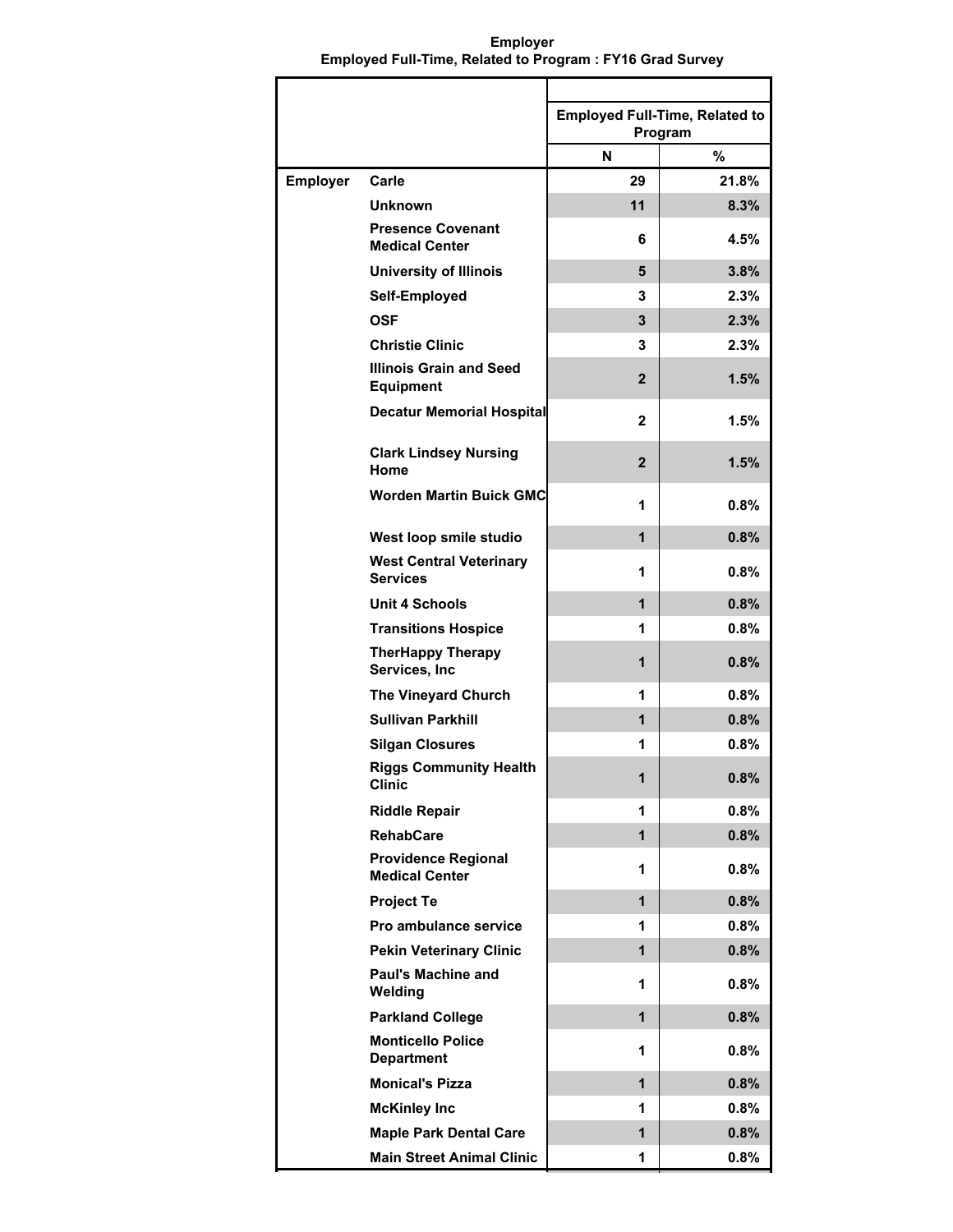**Employer Employed Full-Time, Related to Program : FY16 Grad Survey**

|                                                                 | <b>Employed Full-Time, Related to</b><br>Program |         |
|-----------------------------------------------------------------|--------------------------------------------------|---------|
|                                                                 | N                                                | $\%$    |
| Lowes                                                           | 1                                                | 0.8%    |
| <b>Litania Sports Group</b>                                     | 1                                                | 0.8%    |
| <b>Lee Trucking Company</b>                                     | $\mathbf{1}$                                     | 0.8%    |
| <b>Lazer Spot</b>                                               | 1                                                | 0.8%    |
| <b>Kids 1st Childcare Center</b>                                | 1                                                | 0.8%    |
| <b>John Deere</b>                                               | 1                                                | 0.8%    |
| JL Farm Equipment                                               | 1                                                | 0.8%    |
| Jackson therapy partners                                        | 1                                                | 0.8%    |
| <b>Inova Fairfax Heart and</b><br><b>Vascular Institute</b>     | 1                                                | 0.8%    |
| <b>Illinois state</b>                                           | 1                                                | 0.8%    |
| <b>Hillmann Pediatric</b><br><b>Therapy</b>                     | 1                                                | $0.8\%$ |
| <b>Health alliance</b>                                          | 1                                                | 0.8%    |
| <b>Hand In Hand Daycare</b>                                     | 1                                                | 0.8%    |
| Greenwood, Inc.                                                 | 1                                                | 0.8%    |
| Gibson area hospital                                            | $\mathbf{1}$                                     | 0.8%    |
| <b>Gayle Frerichs Trucking</b>                                  | 1                                                | 0.8%    |
| <b>Gailey Eye Clinic</b>                                        | 1                                                | 0.8%    |
| <b>Fischer and Wozniak</b>                                      | 1                                                | 0.8%    |
| <b>Elmbrook General</b><br><b>Dentistry</b>                     | 1                                                | 0.8%    |
| DSV Air & Sea Inc.                                              | 1                                                | 0.8%    |
| Douglas farms                                                   | 1                                                | 0.8%    |
| Dentologie                                                      |                                                  | 0.8%    |
| <b>Dan Pilsons Auto Center</b>                                  | 1                                                | 0.8%    |
| <b>Crawford Equipment</b><br>Company                            | 1                                                | 0.8%    |
| <b>Contruction Engineering</b><br><b>Research Lab</b>           | $\mathbf{1}$                                     | 0.8%    |
| <b>Colmac Coil Midwest</b>                                      | 1                                                | 0.8%    |
| <b>Coile's Diesel Inc.</b>                                      | $\mathbf{1}$                                     | 0.8%    |
| <b>Clinton Ford</b>                                             | 1                                                | 0.8%    |
| <b>City of Champaign</b>                                        | 1                                                | 0.8%    |
| <b>Chief/Bauer</b>                                              | 1                                                | 0.8%    |
| <b>Champaign-Urbana Mass</b><br><b>Transit District (CUMTD)</b> | 1                                                | 0.8%    |
| <b>Champaign County</b><br><b>Nursing Home</b>                  | 1                                                | 0.8%    |
| <b>Champaign County</b><br><b>Humane Society</b>                | 1                                                | 0.8%    |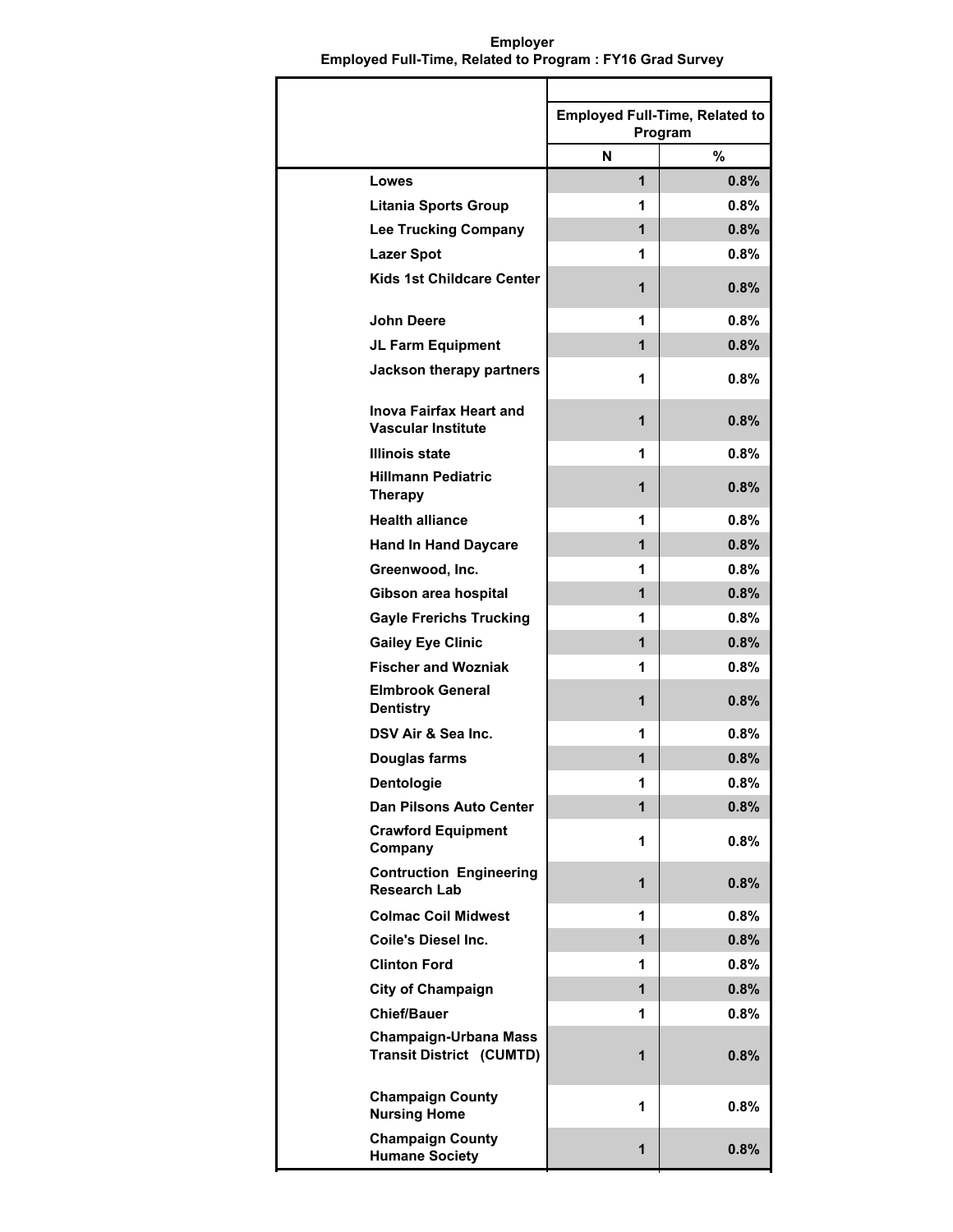|                                                  | <b>Employed Full-Time, Related to</b><br>Program |        |
|--------------------------------------------------|--------------------------------------------------|--------|
|                                                  | N                                                | %      |
| <b>Carriage Crossing Senior</b><br>Living        | 1                                                | 0.8%   |
| <b>Carin Park</b>                                | 1                                                | 0.8%   |
| <b>Birkeys Farm Store</b>                        | 1                                                | 0.8%   |
| BankChampaign, N.A.                              | 1                                                | 0.8%   |
| <b>Arrow Ambulance</b>                           | 1                                                | 0.8%   |
| <b>Animal Wellness Center</b>                    | 1                                                | 0.8%   |
| Allegiance mobile health                         | 1                                                | 0.8%   |
| <b>All Seasons</b>                               | 1                                                | 0.8%   |
| <b>AHW LLC</b>                                   | 1                                                | 0.8%   |
| <b>Advocate BroMenn</b><br><b>Medical Center</b> | 1                                                | 0.8%   |
| <b>A Tension Muscle Therapy</b>                  | 1                                                | 0.8%   |
| Total                                            | 133                                              | 100.0% |

**Employer Employed Full-Time, Related to Program : FY16 Grad Survey**

#### **Satisfaction within Program All Respondents: FY16 Grad Survey**

|                                              |                             | <b>Respondents</b> |            |
|----------------------------------------------|-----------------------------|--------------------|------------|
|                                              |                             | N                  | Column N % |
| 10a.MAJOR: COURSE                            | <b>Very Satisfied</b>       | 136                | 65.1%      |
| <b>CONTENT</b>                               | <b>Somewhat Satisfied</b>   | 62                 | 29.7%      |
|                                              | <b>Somewhat Disatisfied</b> | 7                  | 3.3%       |
|                                              | <b>Very Dissatisfied</b>    | 4                  | 1.9%       |
|                                              | <b>Total</b>                | 209                | 100.0%     |
| 10b.MAJOR:                                   | <b>Very Satisfied</b>       | 125                | 59.8%      |
| <b>LECT/LAB/GRP &amp; IND</b><br><b>PROJ</b> | <b>Somewhat Satisfied</b>   | 69                 | 33.0%      |
|                                              | <b>Somewhat Disatisfied</b> | 13                 | 6.2%       |
|                                              | <b>Very Dissatisfied</b>    | 2                  | 1.0%       |
|                                              | <b>Total</b>                | 209                | 100.0%     |
| 10c.MAJOR:                                   | <b>Very Satisfied</b>       | 133                | 63.3%      |
| <b>EQUIP/FACILITIES/MATE</b><br><b>RIALS</b> | <b>Somewhat Satisfied</b>   | 63                 | 30.0%      |
|                                              | <b>Somewhat Disatisfied</b> | 12                 | 5.7%       |
|                                              | <b>Very Dissatisfied</b>    | $\overline{2}$     | 1.0%       |
|                                              | <b>Total</b>                | 210                | 100.0%     |
| 10d.MAJOR: JOB                               | <b>Very Satisfied</b>       | 117                | 56.3%      |
| <b>PREPARATION</b>                           | <b>Somewhat Satisfied</b>   | 72                 | 34.6%      |
|                                              | <b>Somewhat Disatisfied</b> | 14                 | 6.7%       |
|                                              | <b>Very Dissatisfied</b>    | 5                  | 2.4%       |
|                                              | <b>Total</b>                | 208                | 100.0%     |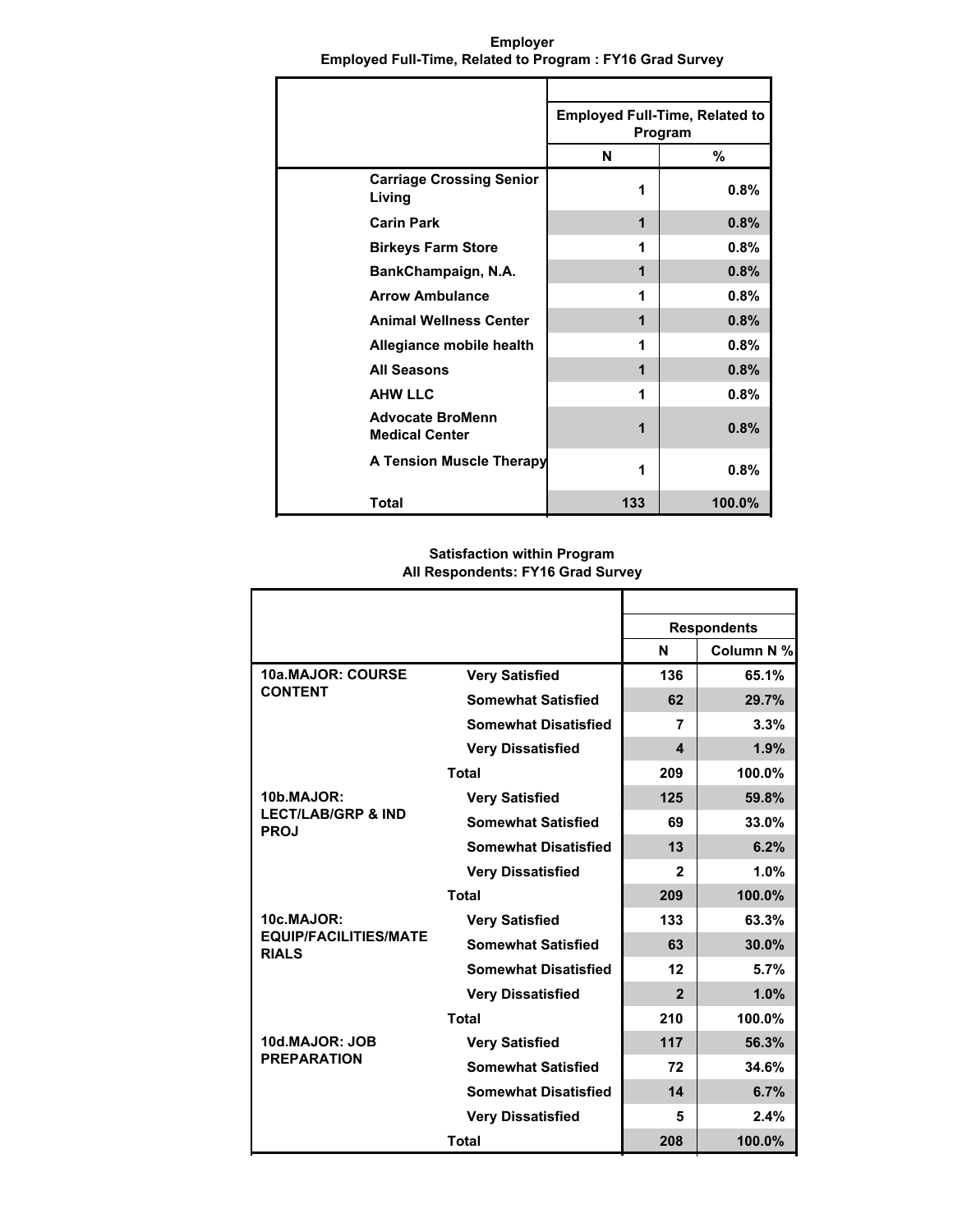### **Satisfaction within Program All Respondents: FY16 Grad Survey**

|                                                       |                             | <b>Respondents</b> |            |
|-------------------------------------------------------|-----------------------------|--------------------|------------|
|                                                       |                             | N                  | Column N % |
| 10e.MAJOR:                                            | <b>Very Satisfied</b>       | 113                | 59.5%      |
| <b>PREPARATION FOR</b><br><b>FURTHER ED</b>           | <b>Somewhat Satisfied</b>   | 63                 | 33.2%      |
|                                                       | <b>Somewhat Disatisfied</b> | 13                 | 6.8%       |
|                                                       | <b>Very Dissatisfied</b>    | 1                  | 0.5%       |
| <b>Total</b>                                          |                             | 190                | 100.0%     |
| <b>10f.MAJOR:INFO ON</b><br><b>CURRENT EMPLOYMENT</b> | <b>Very Satisfied</b>       | 98                 |            |
|                                                       | <b>Somewhat Satisfied</b>   | 74                 |            |
|                                                       | <b>Somewhat Disatisfied</b> | 22                 |            |
|                                                       | <b>Very Dissatisfied</b>    | 3                  |            |
|                                                       | Total                       | 197                |            |

# **Satisfaction Outside of Program All Respondents: FY16 Grad Survey**

|                                          |                             | <b>Respondents</b> |            |
|------------------------------------------|-----------------------------|--------------------|------------|
|                                          |                             | N                  | Column N % |
| <b>11a.OUTSIDE MAJOR:</b>                | <b>Very Satisfied</b>       | 91                 | 51.7%      |
| <b>COURSE CONTENT</b>                    | <b>Somewhat Satisfied</b>   | 73                 | 41.5%      |
|                                          | <b>Somewhat Disatisfied</b> | 11                 | 6.3%       |
|                                          | <b>Very Dissatisfied</b>    | 1                  | 0.6%       |
|                                          | <b>Total</b>                | 176                | 100.0%     |
| <b>11b.OUTSIDE MAJOR:</b>                | <b>Very Satisfied</b>       | 83                 | 48.3%      |
| <b>LECT/LAB/GRP/IND</b><br><b>PROJTS</b> | <b>Somewhat Satisfied</b>   | 75                 | 43.6%      |
|                                          | <b>Somewhat Disatisfied</b> | 13                 | 7.6%       |
|                                          | <b>Very Dissatisfied</b>    | 1                  | 0.6%       |
|                                          | <b>Total</b>                | 172                | 100.0%     |
| <b>11c.OUTSIDE MAJOR:</b>                | <b>Very Satisfied</b>       | 85                 | 48.9%      |
| <b>EQUIP/FAC/MATERIALS</b>               | <b>Somewhat Satisfied</b>   | 81                 | 46.6%      |
|                                          | <b>Somewhat Disatisfied</b> | 7                  | 4.0%       |
|                                          | <b>Very Dissatisfied</b>    | $\overline{1}$     | 0.6%       |
|                                          | Total                       | 174                | 100.0%     |
| <b>11d.OUTSIDE MAJOR:</b>                | <b>Very Satisfied</b>       | 71                 | 43.0%      |
| <b>JOB PREPARATION</b>                   | <b>Somewhat Satisfied</b>   | 75                 | 45.5%      |
|                                          | <b>Somewhat Disatisfied</b> | 18                 | 10.9%      |
|                                          | <b>Very Dissatisfied</b>    | 1                  | 0.6%       |
|                                          | <b>Total</b>                | 165                | 100.0%     |
| <b>11e.OUTSIDE MAJOR:</b>                | <b>Very Satisfied</b>       | 82                 | 50.6%      |
| <b>PREP FOR FURTHER</b><br><b>EDUC</b>   | <b>Somewhat Satisfied</b>   | 67                 | 41.4%      |
|                                          | <b>Somewhat Disatisfied</b> | 11                 | 6.8%       |
|                                          | <b>Very Dissatisfied</b>    | $\overline{2}$     | 1.2%       |
|                                          | <b>Total</b>                | 162                | 100.0%     |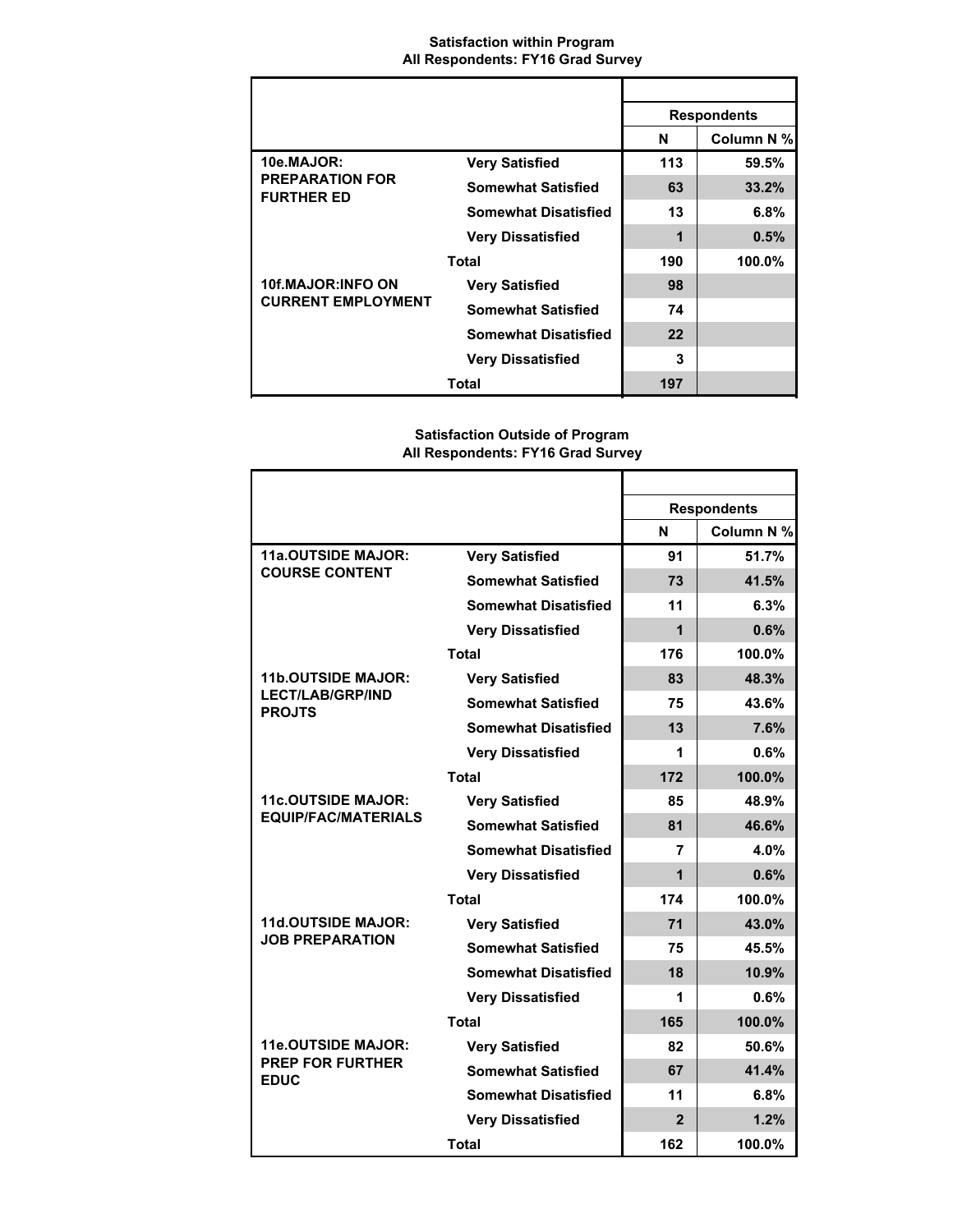### **Satisfaction Student Services All Respondents: FY16 Grad Survey**

|                               |                             |     | <b>Respondents</b> |
|-------------------------------|-----------------------------|-----|--------------------|
|                               |                             | N   | Column N %         |
| 12a.FINANCE                   | <b>Very Satisfied</b>       | 71  | 51.8%              |
|                               | <b>Somewhat Satisfied</b>   | 42  | 30.7%              |
|                               | <b>Somewhat Disatisfied</b> | 14  | 10.2%              |
|                               | <b>Very Dissatisfied</b>    | 10  | 7.3%               |
|                               | <b>Total</b>                | 137 | 100.0%             |
| 12b.ASSESSMENT                | <b>Very Satisfied</b>       | 77  | 43.8%              |
|                               | <b>Somewhat Satisfied</b>   | 83  | 47.2%              |
|                               | <b>Somewhat Disatisfied</b> | 13  | 7.4%               |
|                               | <b>Very Dissatisfied</b>    | 3   | 1.7%               |
|                               | <b>Total</b>                | 176 | 100.0%             |
| <b>12c.CAREER PLANNING</b>    | <b>Very Satisfied</b>       | 60  | 39.5%              |
|                               | <b>Somewhat Satisfied</b>   | 71  | 46.7%              |
|                               | <b>Somewhat Disatisfied</b> | 17  | 11.2%              |
|                               | <b>Very Dissatisfied</b>    | 4   | 2.6%               |
|                               | <b>Total</b>                | 152 | 100.0%             |
| 12d.COLLEGE                   | <b>Very Satisfied</b>       | 42  | 47.2%              |
| <b>TRANSFER PLANNING</b>      | <b>Somewhat Satisfied</b>   | 38  | 42.7%              |
|                               | <b>Somewhat Disatisfied</b> | 5   | 5.6%               |
|                               | <b>Very Dissatisfied</b>    | 4   | 4.5%               |
|                               | <b>Total</b>                | 89  | 100.0%             |
| 12e.COUNSELING                | <b>Very Satisfied</b>       | 56  | 40.0%              |
|                               | <b>Somewhat Satisfied</b>   | 55  | 39.3%              |
|                               | <b>Somewhat Disatisfied</b> | 17  | 12.1%              |
|                               | <b>Very Dissatisfied</b>    | 12  | 8.6%               |
|                               | <b>Total</b>                | 140 | 100.0%             |
| <b>12f.STUDENT ACTIVITIES</b> | Verv Satisfied              | 43  | 43.4%              |
|                               | <b>Somewhat Satisfied</b>   | 48  | 48.5%              |
|                               | <b>Somewhat Disatisfied</b> | 5   | 5.1%               |
|                               | <b>Very Dissatisfied</b>    | 3   | 3.0%               |
|                               | <b>Total</b>                | 99  | 100.0%             |
| 12g.ADMISSIONS                | <b>Very Satisfied</b>       | 96  | 50.0%              |
|                               | <b>Somewhat Satisfied</b>   | 80  | 41.7%              |
|                               | <b>Somewhat Disatisfied</b> | 13  | 6.8%               |
|                               | <b>Very Dissatisfied</b>    | 3   | 1.6%               |
|                               | <b>Total</b>                | 192 | 100.0%             |
| <b>12h.JOB PLACEMENT</b>      | <b>Very Satisfied</b>       | 42  | 37.5%              |
|                               | <b>Somewhat Satisfied</b>   | 53  | 47.3%              |
|                               | <b>Somewhat Disatisfied</b> | 11  | 9.8%               |
|                               | <b>Very Dissatisfied</b>    | 6   | 5.4%               |
|                               | <b>Total</b>                | 112 | 100.0%             |
| <b>12i.COLLEGE TUTORING</b>   | <b>Very Satisfied</b>       | 46  | 56.8%              |
|                               | <b>Somewhat Satisfied</b>   | 29  | 35.8%              |
|                               |                             |     |                    |